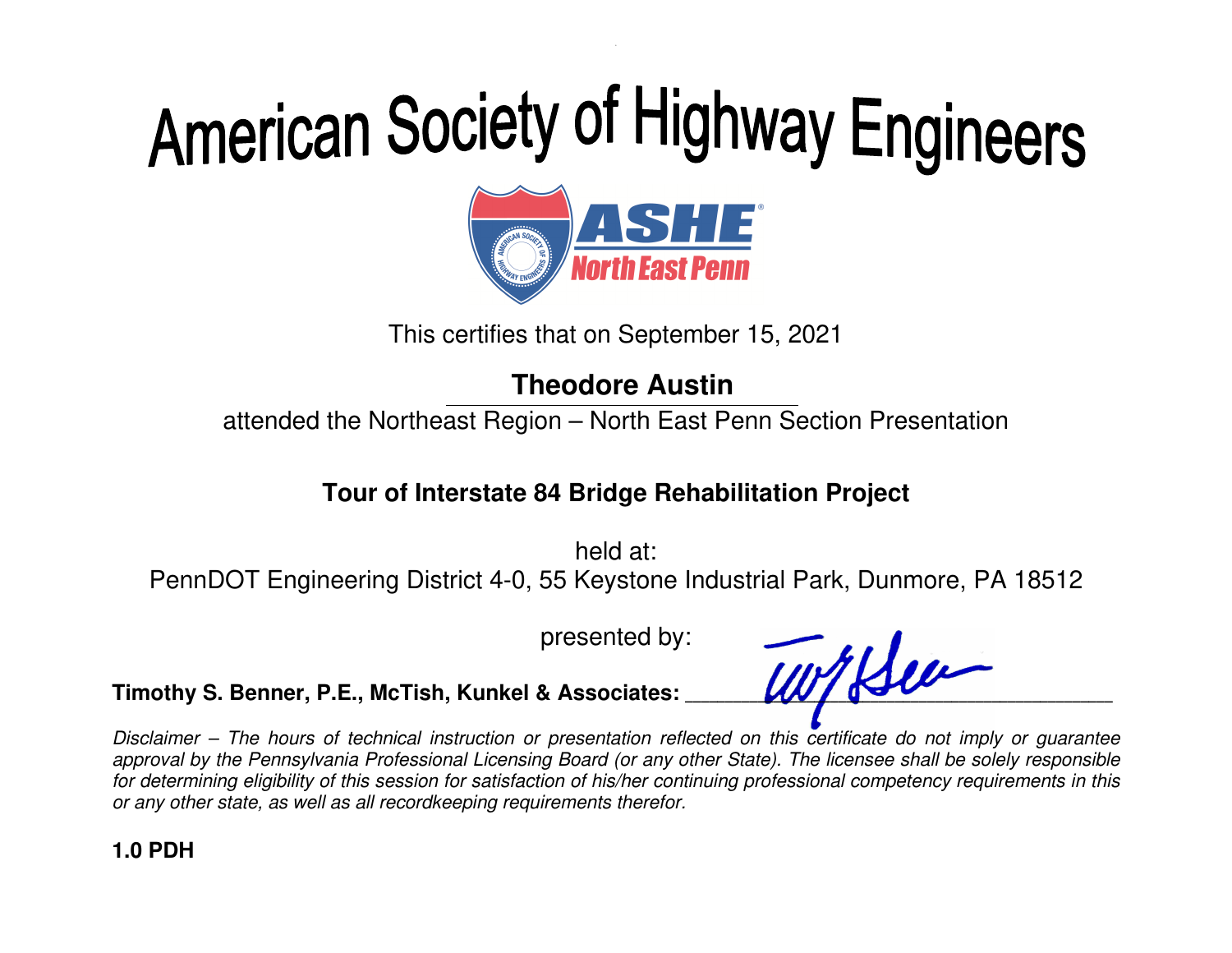

This certifies that on September 15, 2021

**John Baldassari** 

attended the Northeast Region – North East Penn Section Presentation

#### **Tour of Interstate 84 Bridge Rehabilitation Project**

held at: PennDOT Engineering District 4-0, 55 Keystone Industrial Park, Dunmore, PA 18512

presented by:

Timothy S. Benner, P.E., McTish, Kunkel & Associates: **With Reference Report Contains and Textures** 

Disclaimer – The hours of technical instruction or presentation reflected on this certificate do not imply or guarantee approval by the Pennsylvania Professional Licensing Board (or any other State). The licensee shall be solely responsible for determining eligibility of this session for satisfaction of his/her continuing professional competency requirements in this or any other state, as well as all recordkeeping requirements therefor.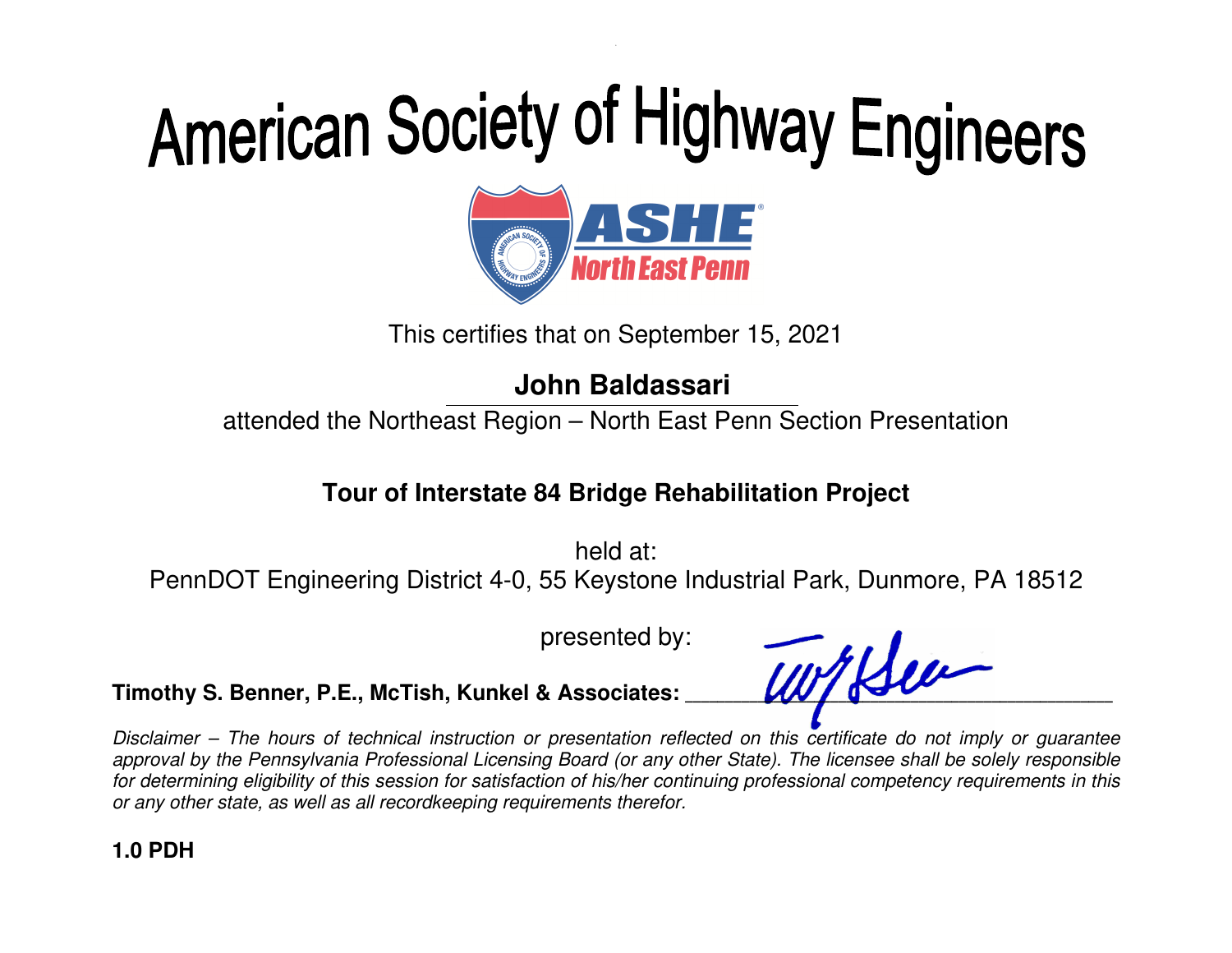

This certifies that on September 15, 2021

### **Robert Bochicchio**

attended the Northeast Region – North East Penn Section Presentation

### **Tour of Interstate 84 Bridge Rehabilitation Project**

held at: PennDOT Engineering District 4-0, 55 Keystone Industrial Park, Dunmore, PA 18512

presented by:

Timothy S. Benner, P.E., McTish, Kunkel & Associates: **WITHAU** 

Disclaimer – The hours of technical instruction or presentation reflected on this certificate do not imply or guarantee approval by the Pennsylvania Professional Licensing Board (or any other State). The licensee shall be solely responsible for determining eligibility of this session for satisfaction of his/her continuing professional competency requirements in this or any other state, as well as all recordkeeping requirements therefor.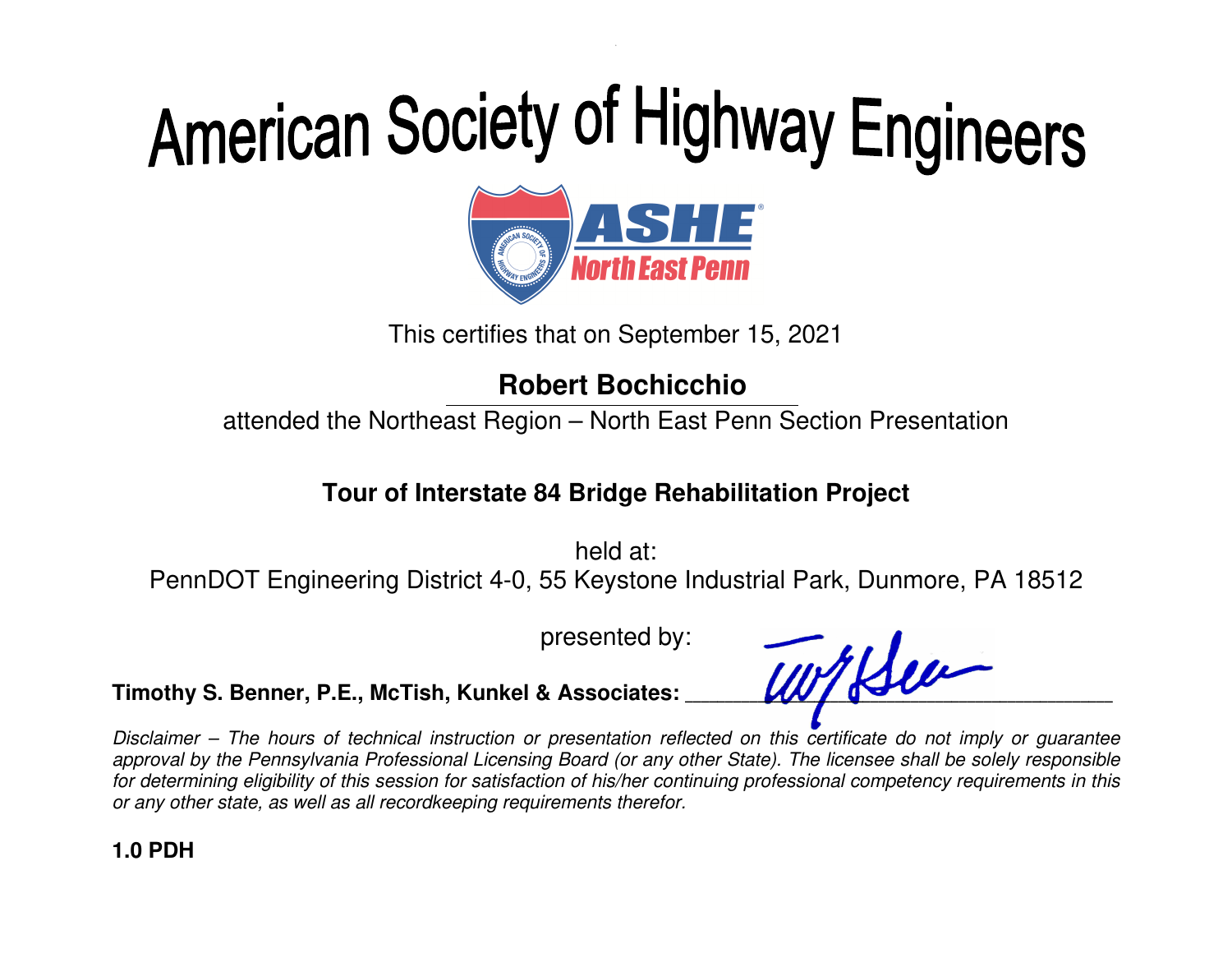

This certifies that on September 15, 2021

**James Brady, Jr.** 

attended the Northeast Region – North East Penn Section Presentation

### **Tour of Interstate 84 Bridge Rehabilitation Project**

held at: PennDOT Engineering District 4-0, 55 Keystone Industrial Park, Dunmore, PA 18512

presented by:

Timothy S. Benner, P.E., McTish, Kunkel & Associates: **With Halles** 

Disclaimer – The hours of technical instruction or presentation reflected on this certificate do not imply or guarantee approval by the Pennsylvania Professional Licensing Board (or any other State). The licensee shall be solely responsible for determining eligibility of this session for satisfaction of his/her continuing professional competency requirements in this or any other state, as well as all recordkeeping requirements therefor.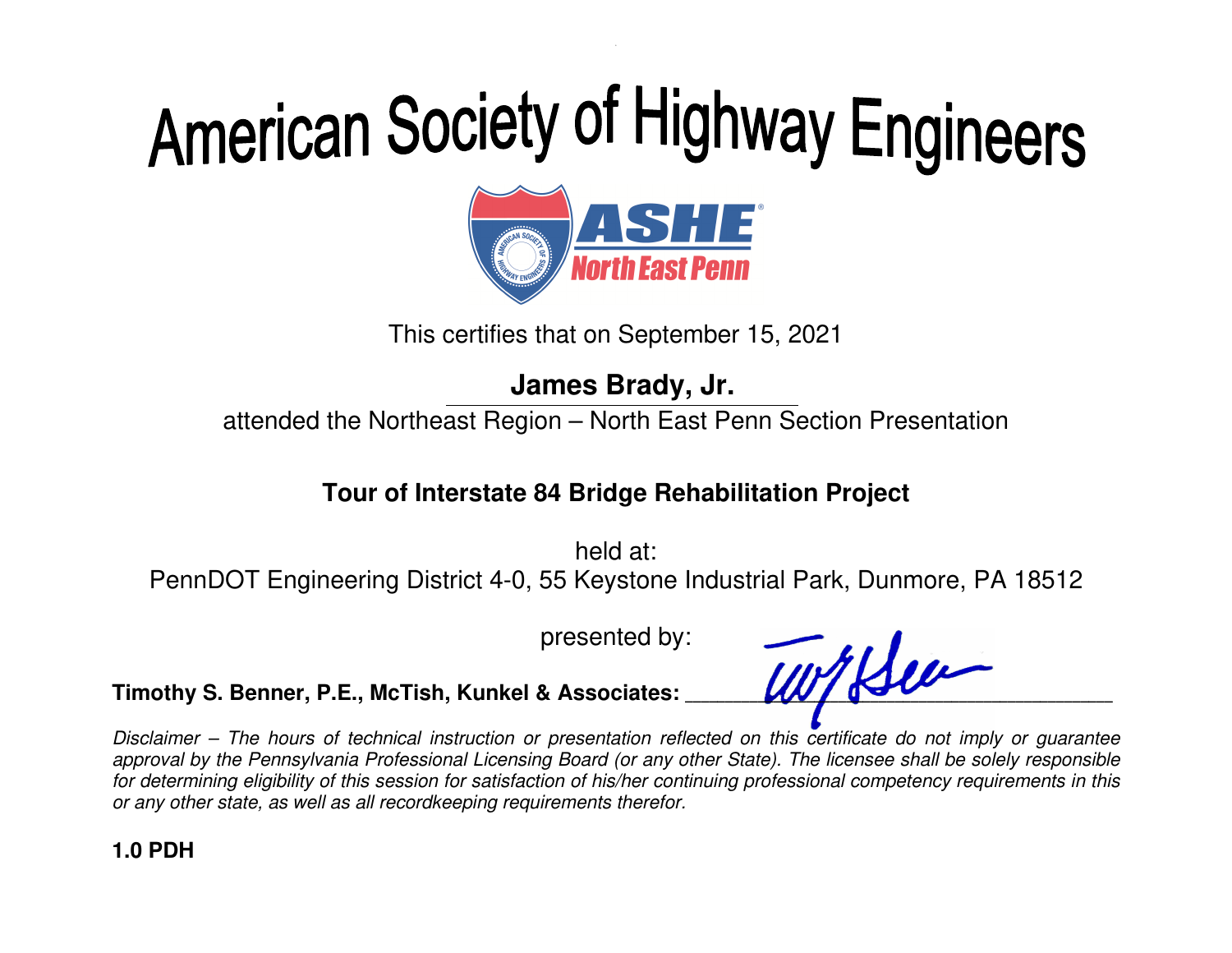

This certifies that on September 15, 2021

**Robert Gorczyk** 

attended the Northeast Region – North East Penn Section Presentation

### **Tour of Interstate 84 Bridge Rehabilitation Project**

held at: PennDOT Engineering District 4-0, 55 Keystone Industrial Park, Dunmore, PA 18512

presented by:

Timothy S. Benner, P.E., McTish, Kunkel & Associates: **WITHAU** 

Disclaimer – The hours of technical instruction or presentation reflected on this certificate do not imply or guarantee approval by the Pennsylvania Professional Licensing Board (or any other State). The licensee shall be solely responsible for determining eligibility of this session for satisfaction of his/her continuing professional competency requirements in this or any other state, as well as all recordkeeping requirements therefor.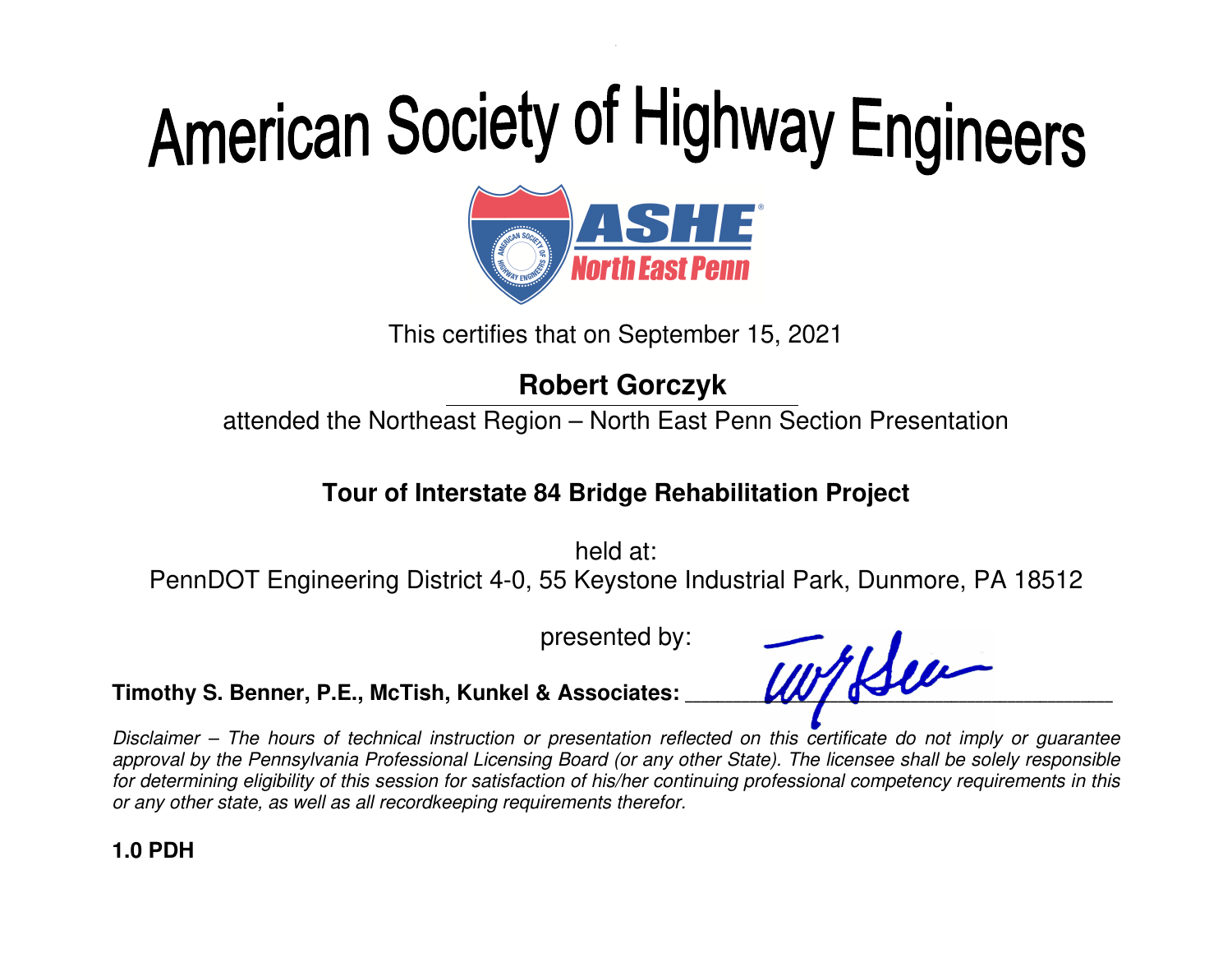

This certifies that on September 15, 2021

### **Geoff Gribble**

attended the Northeast Region – North East Penn Section Presentation

### **Tour of Interstate 84 Bridge Rehabilitation Project**

held at: PennDOT Engineering District 4-0, 55 Keystone Industrial Park, Dunmore, PA 18512

presented by:

Timothy S. Benner, P.E., McTish, Kunkel & Associates: **WITHOU** 

Disclaimer – The hours of technical instruction or presentation reflected on this certificate do not imply or guarantee approval by the Pennsylvania Professional Licensing Board (or any other State). The licensee shall be solely responsible for determining eligibility of this session for satisfaction of his/her continuing professional competency requirements in this or any other state, as well as all recordkeeping requirements therefor.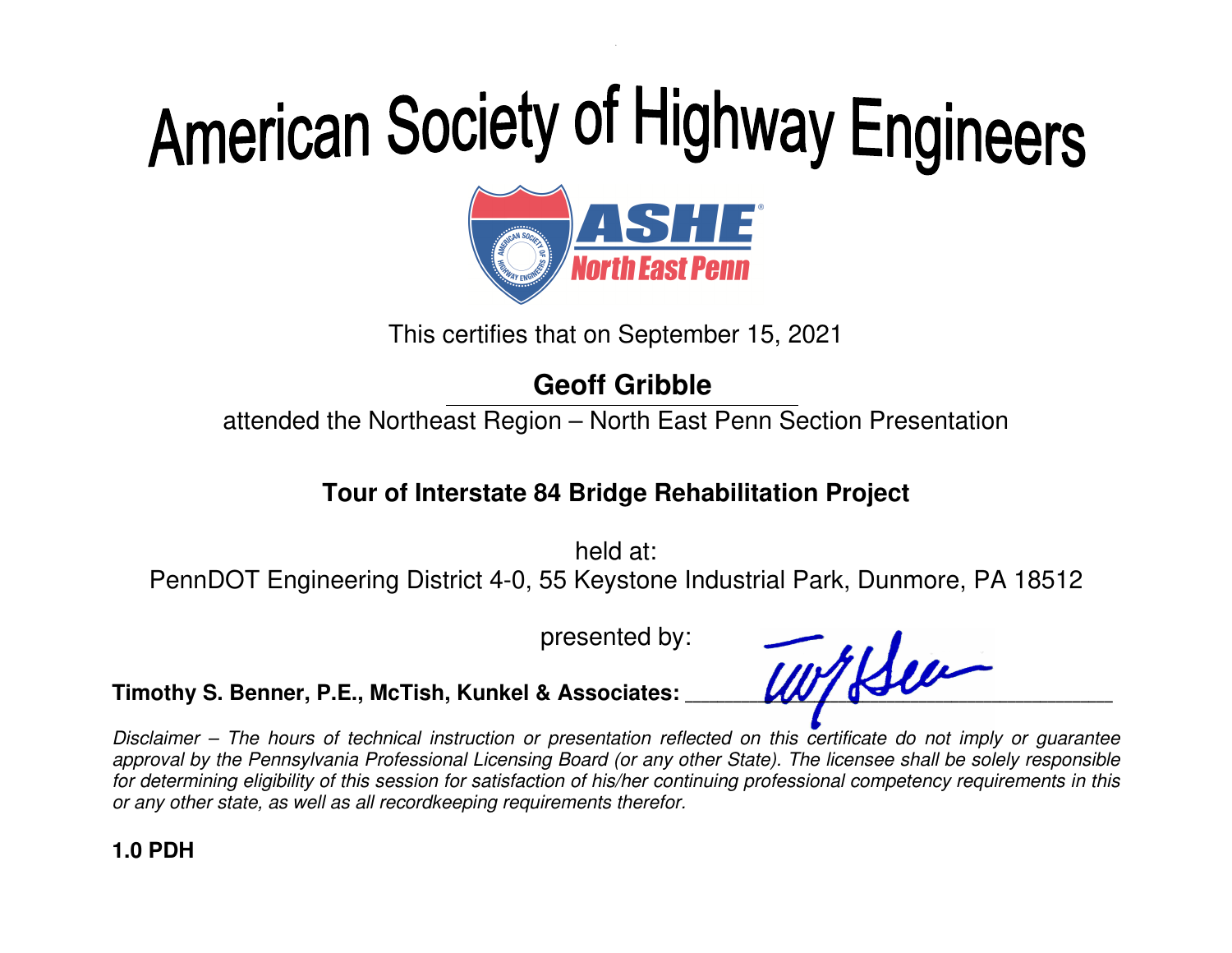

This certifies that on September 15, 2021

**Timothy Long** 

attended the Northeast Region – North East Penn Section Presentation

#### **Tour of Interstate 84 Bridge Rehabilitation Project**

held at: PennDOT Engineering District 4-0, 55 Keystone Industrial Park, Dunmore, PA 18512

presented by:

Timothy S. Benner, P.E., McTish, Kunkel & Associates: **WITHAU** 

Disclaimer – The hours of technical instruction or presentation reflected on this certificate do not imply or guarantee approval by the Pennsylvania Professional Licensing Board (or any other State). The licensee shall be solely responsible for determining eligibility of this session for satisfaction of his/her continuing professional competency requirements in this or any other state, as well as all recordkeeping requirements therefor.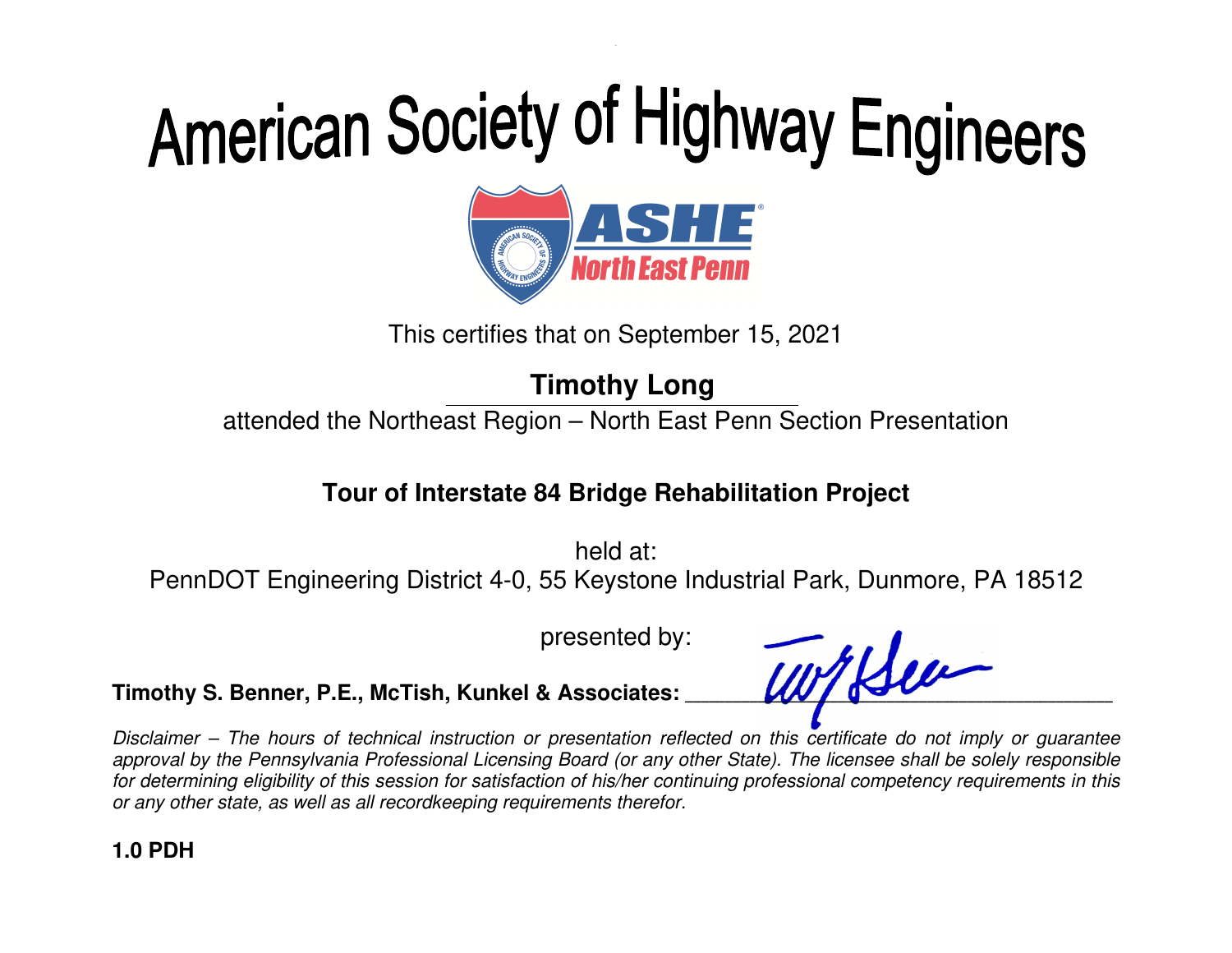

This certifies that on September 15, 2021

**Jerilyn Luben** 

attended the Northeast Region – North East Penn Section Presentation

### **Tour of Interstate 84 Bridge Rehabilitation Project**

held at: PennDOT Engineering District 4-0, 55 Keystone Industrial Park, Dunmore, PA 18512

presented by:

Timothy S. Benner, P.E., McTish, Kunkel & Associates: **WITHAU** 

Disclaimer – The hours of technical instruction or presentation reflected on this certificate do not imply or guarantee approval by the Pennsylvania Professional Licensing Board (or any other State). The licensee shall be solely responsible for determining eligibility of this session for satisfaction of his/her continuing professional competency requirements in this or any other state, as well as all recordkeeping requirements therefor.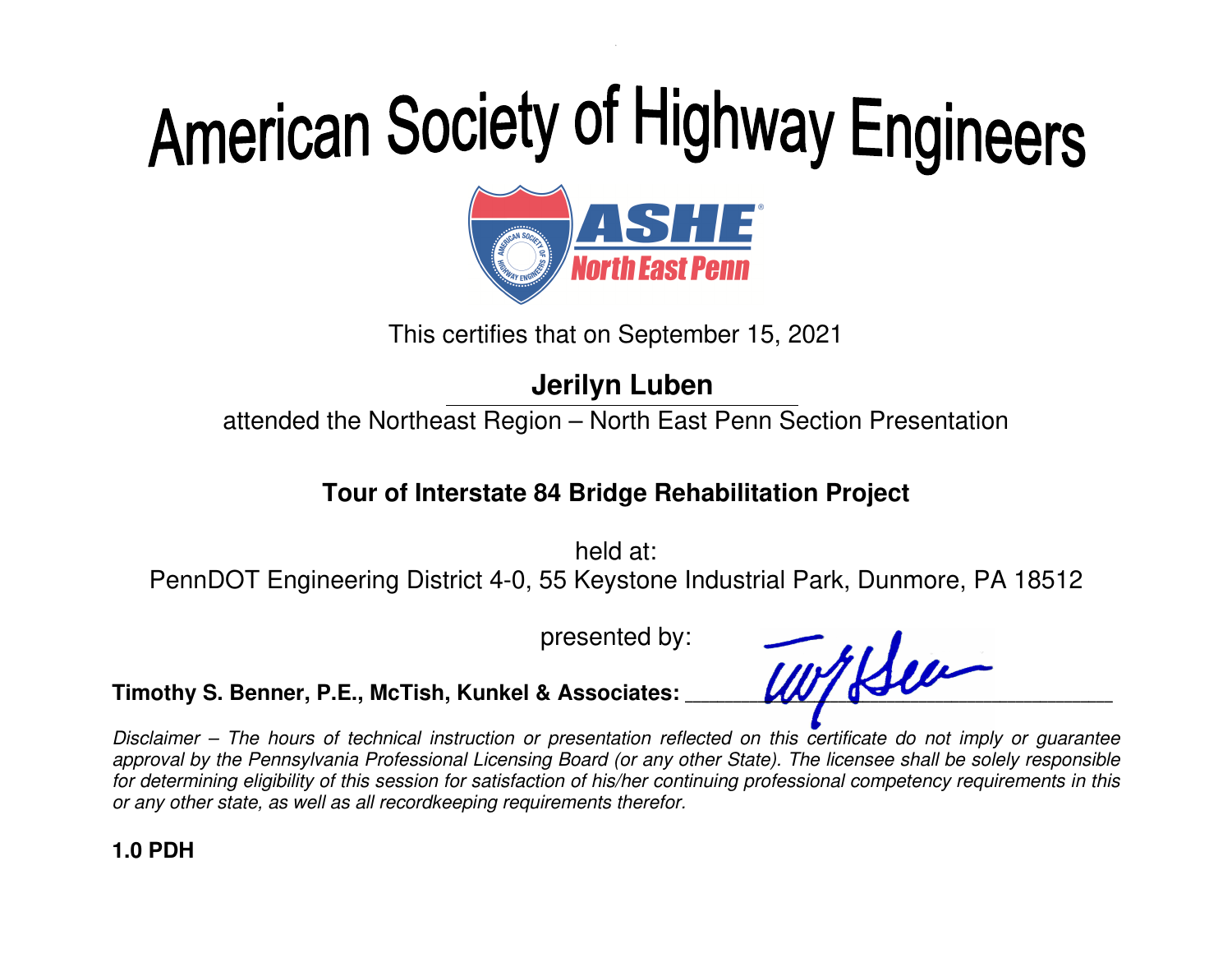

This certifies that on September 15, 2021

**David Molinaro** 

attended the Northeast Region – North East Penn Section Presentation

### **Tour of Interstate 84 Bridge Rehabilitation Project**

held at: PennDOT Engineering District 4-0, 55 Keystone Industrial Park, Dunmore, PA 18512

presented by:

Timothy S. Benner, P.E., McTish, Kunkel & Associates: **WITHAU** 

Disclaimer – The hours of technical instruction or presentation reflected on this certificate do not imply or guarantee approval by the Pennsylvania Professional Licensing Board (or any other State). The licensee shall be solely responsible for determining eligibility of this session for satisfaction of his/her continuing professional competency requirements in this or any other state, as well as all recordkeeping requirements therefor.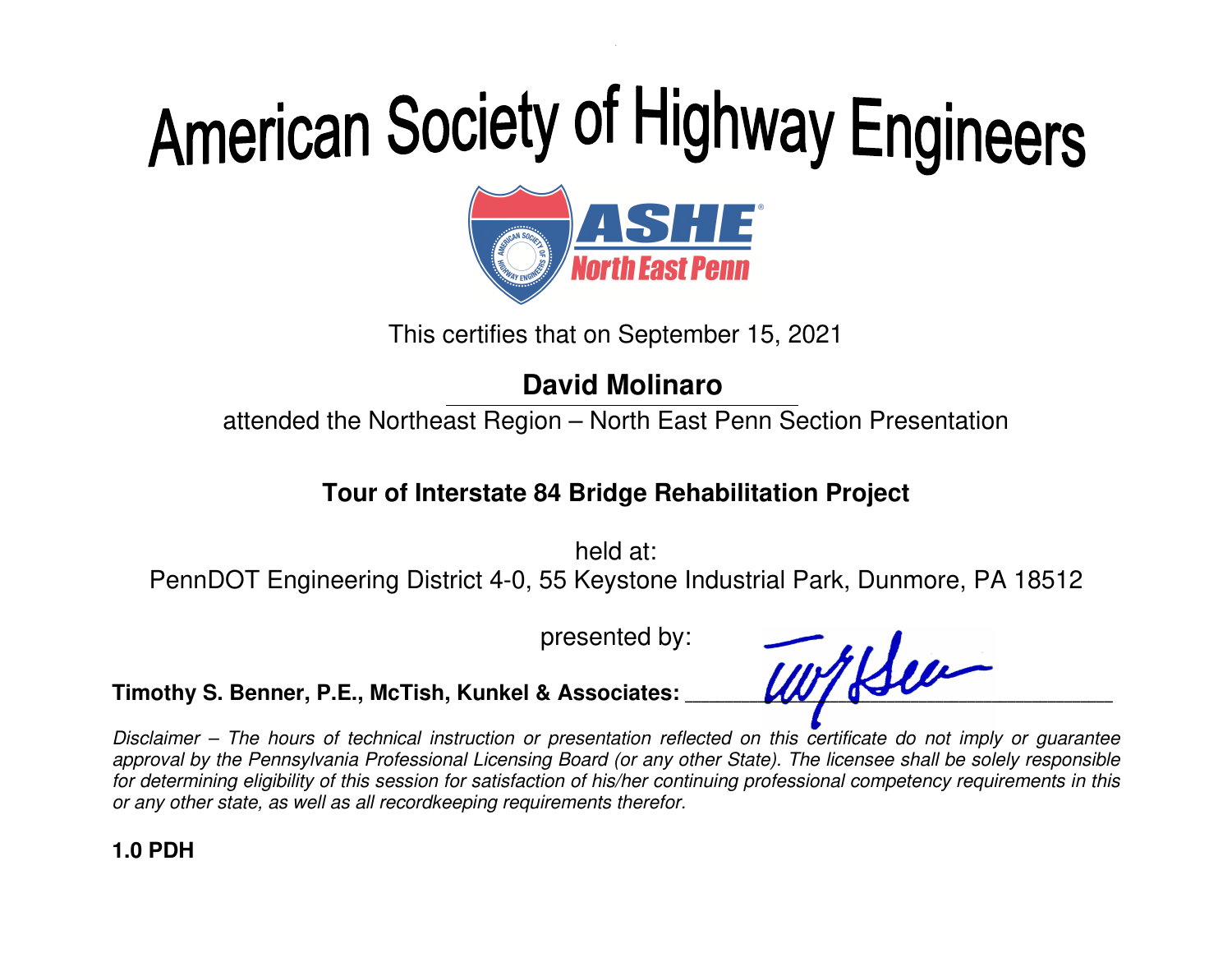

This certifies that on September 15, 2021

### **Robert Naugle**

attended the Northeast Region – North East Penn Section Presentation

### **Tour of Interstate 84 Bridge Rehabilitation Project**

held at: PennDOT Engineering District 4-0, 55 Keystone Industrial Park, Dunmore, PA 18512

presented by:

Timothy S. Benner, P.E., McTish, Kunkel & Associates: **WITHAU** 

Disclaimer – The hours of technical instruction or presentation reflected on this certificate do not imply or guarantee approval by the Pennsylvania Professional Licensing Board (or any other State). The licensee shall be solely responsible for determining eligibility of this session for satisfaction of his/her continuing professional competency requirements in this or any other state, as well as all recordkeeping requirements therefor.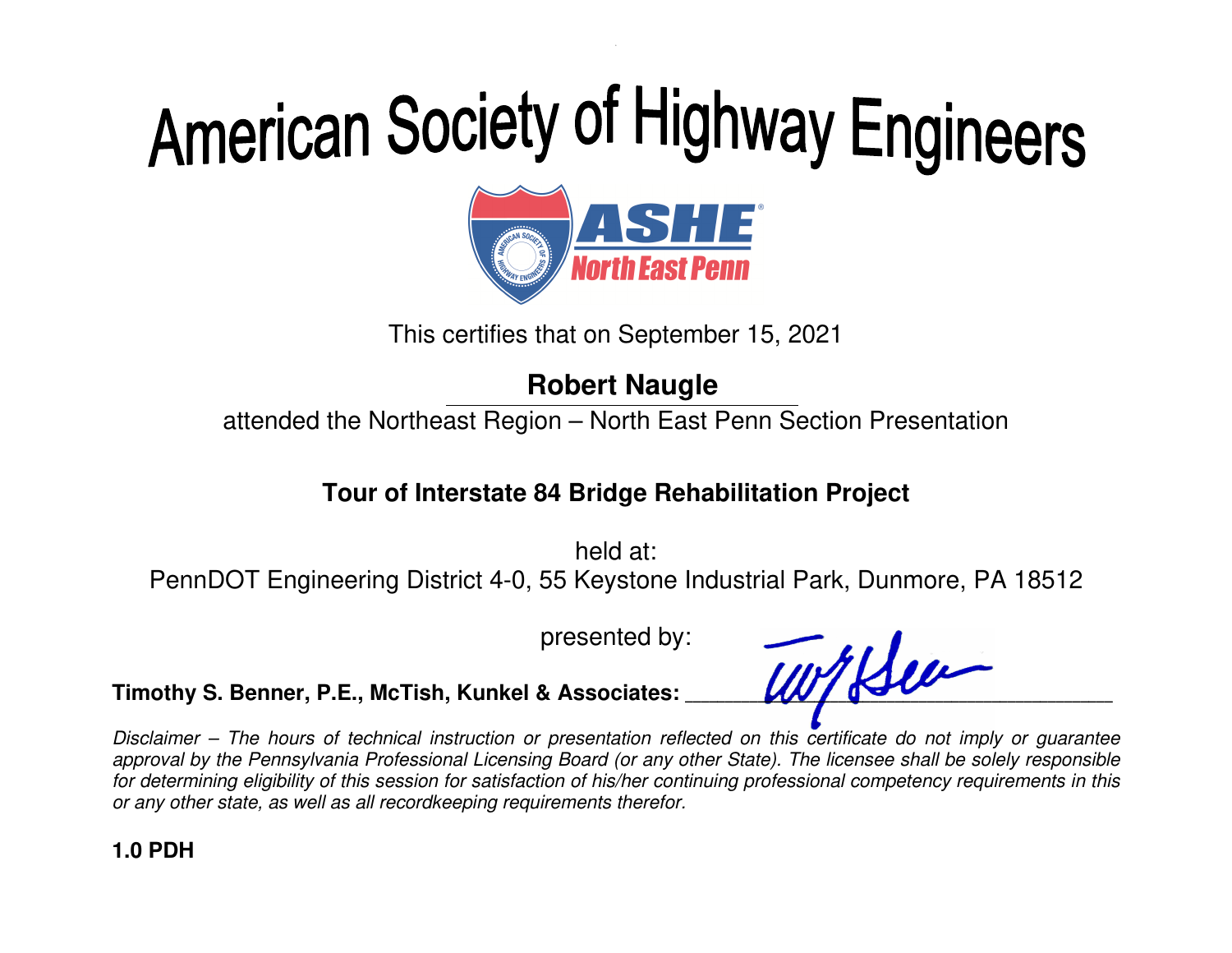

This certifies that on September 15, 2021

### **John Pocius**

attended the Northeast Region – North East Penn Section Presentation

### **Tour of Interstate 84 Bridge Rehabilitation Project**

held at: PennDOT Engineering District 4-0, 55 Keystone Industrial Park, Dunmore, PA 18512

presented by:

Timothy S. Benner, P.E., McTish, Kunkel & Associates: **With Reference Report Contains and Textures** 

Disclaimer – The hours of technical instruction or presentation reflected on this certificate do not imply or guarantee approval by the Pennsylvania Professional Licensing Board (or any other State). The licensee shall be solely responsible for determining eligibility of this session for satisfaction of his/her continuing professional competency requirements in this or any other state, as well as all recordkeeping requirements therefor.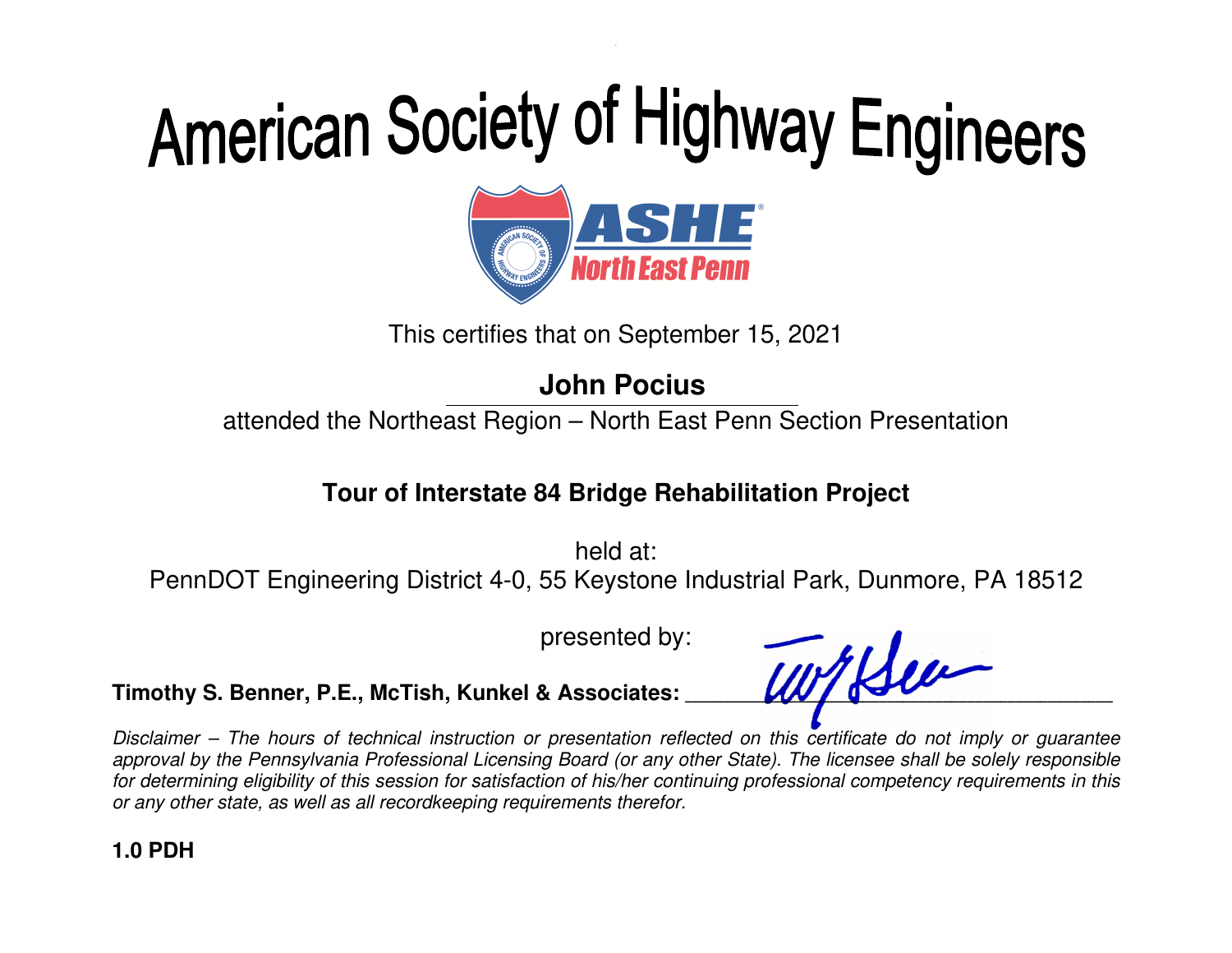

This certifies that on September 15, 2021

### **Cody Poder**

attended the Northeast Region – North East Penn Section Presentation

### **Tour of Interstate 84 Bridge Rehabilitation Project**

held at: PennDOT Engineering District 4-0, 55 Keystone Industrial Park, Dunmore, PA 18512

presented by:

Timothy S. Benner, P.E., McTish, Kunkel & Associates: **WITHAU** 

Disclaimer – The hours of technical instruction or presentation reflected on this certificate do not imply or guarantee approval by the Pennsylvania Professional Licensing Board (or any other State). The licensee shall be solely responsible for determining eligibility of this session for satisfaction of his/her continuing professional competency requirements in this or any other state, as well as all recordkeeping requirements therefor.